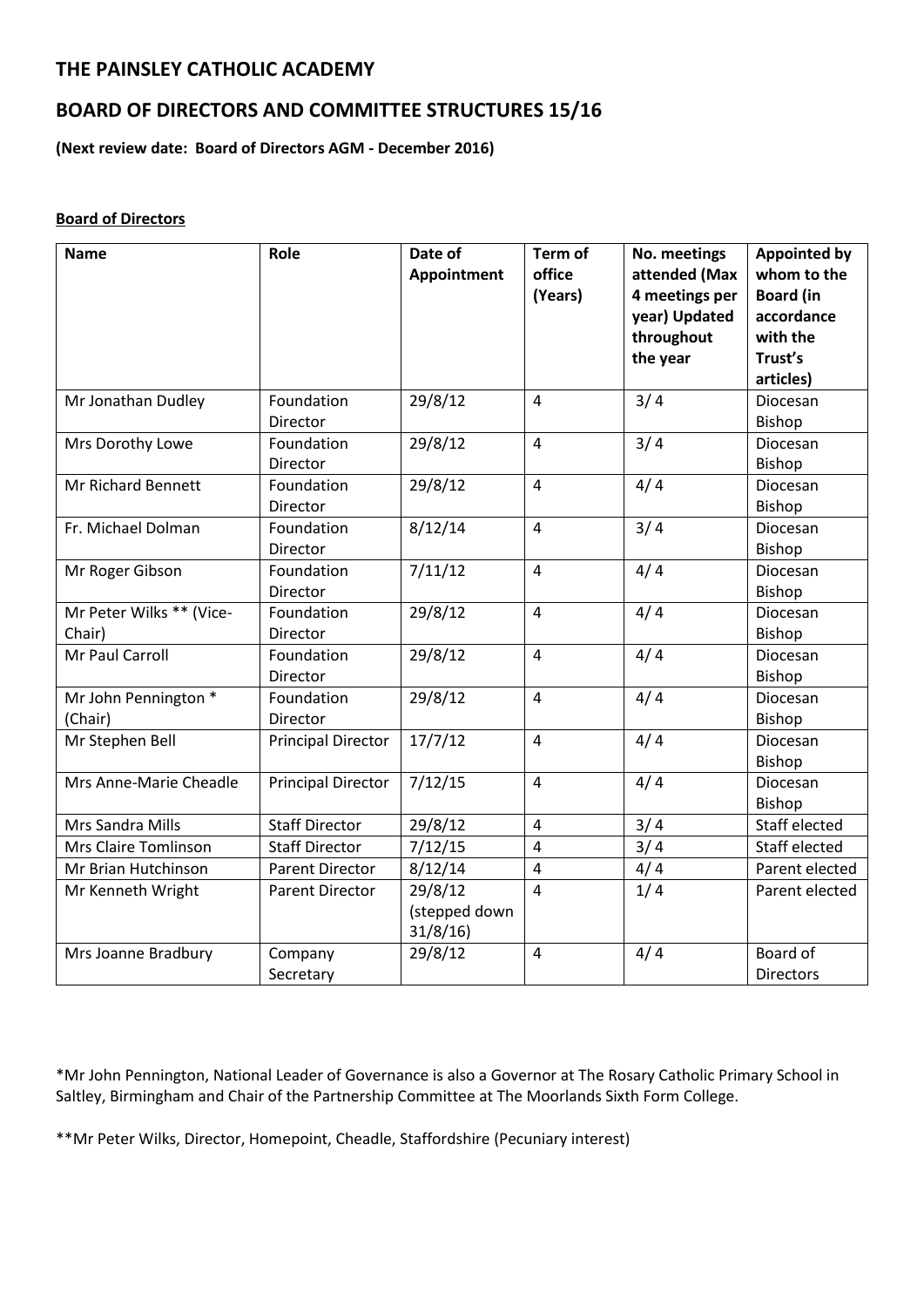## **Committee membership 2015/16:**

| Committee                        | <b>Director</b>            | Attendance-<br>updated<br>throughout the<br>year |  |
|----------------------------------|----------------------------|--------------------------------------------------|--|
| Mission & Strategy               | Mr Stephen Bell            | 3/3                                              |  |
|                                  | Mrs Dorothy Lowe           | 1/3                                              |  |
|                                  | Fr. Michael Dolman         | 1/3                                              |  |
|                                  | Mr Roger Gibson            | 3/3                                              |  |
|                                  | Mr John Pennington (Chair) | 3/3                                              |  |
|                                  | Mr Peter Wilks             | 3/3                                              |  |
|                                  | Mrs Anne-Marie Cheadle     | 2 / 3(appointed<br>7/12/15                       |  |
|                                  | Mrs Joanne Bradbury        | 3/3                                              |  |
| Resources                        | Mr Jonathan Dudley (Chair) | 3/5                                              |  |
|                                  | Mr Richard Bennett         | 4/5                                              |  |
|                                  | Mr Stephen Bell            | 5/5                                              |  |
|                                  | Mr John Pennington         | 5/5                                              |  |
|                                  | Mrs Dorothy Lowe           | 3/5                                              |  |
|                                  | Mrs Joanne Bradbury        | 5/5                                              |  |
|                                  |                            |                                                  |  |
| <b>Standards &amp; Provision</b> | Mr Stephen Bell            | 3/3                                              |  |
|                                  | Mr Kenneth Wright          | 1/3                                              |  |
|                                  | Mr John Pennington (Chair) | 3/3                                              |  |
|                                  | Mrs Sandra Mills           | 3/3                                              |  |
|                                  | Mr Brian Hutchinson        | 2/3                                              |  |
|                                  | Mrs Claire Tomlinson       | 2 / 3(appointed<br>7/12/15                       |  |
|                                  | Mr Roger Gibson            | 3/3                                              |  |
|                                  |                            |                                                  |  |
| Admissions                       | Mr Paul Carroll (Chair)    | 2/2                                              |  |
|                                  | Mrs Claire Tomlinson       | 1/2                                              |  |
|                                  | Mr Roger Gibson            | 2/2                                              |  |
|                                  | Mr John Pennington         | 1/2                                              |  |
|                                  | Mr Stephen Bell            | 2/2                                              |  |
|                                  |                            |                                                  |  |
| Audit                            | Mr John Pennington         | 1/1                                              |  |
|                                  | Mr Paul Carroll (Chair)    | 1/1                                              |  |
|                                  | Mr Peter Wilks             | 1/1                                              |  |
|                                  | Mr Stephen Bell            | 1/1                                              |  |
|                                  | Mrs Joanne Bradbury        | 1/1                                              |  |
|                                  |                            |                                                  |  |
| Sixth Form                       | Mr Paul Carroll            | 3/3                                              |  |
|                                  | Mr Peter Wilks             | 3/3                                              |  |
|                                  | Mr Stephen Bell            | 3/3                                              |  |
|                                  | Mr John Pennington         | 3/3                                              |  |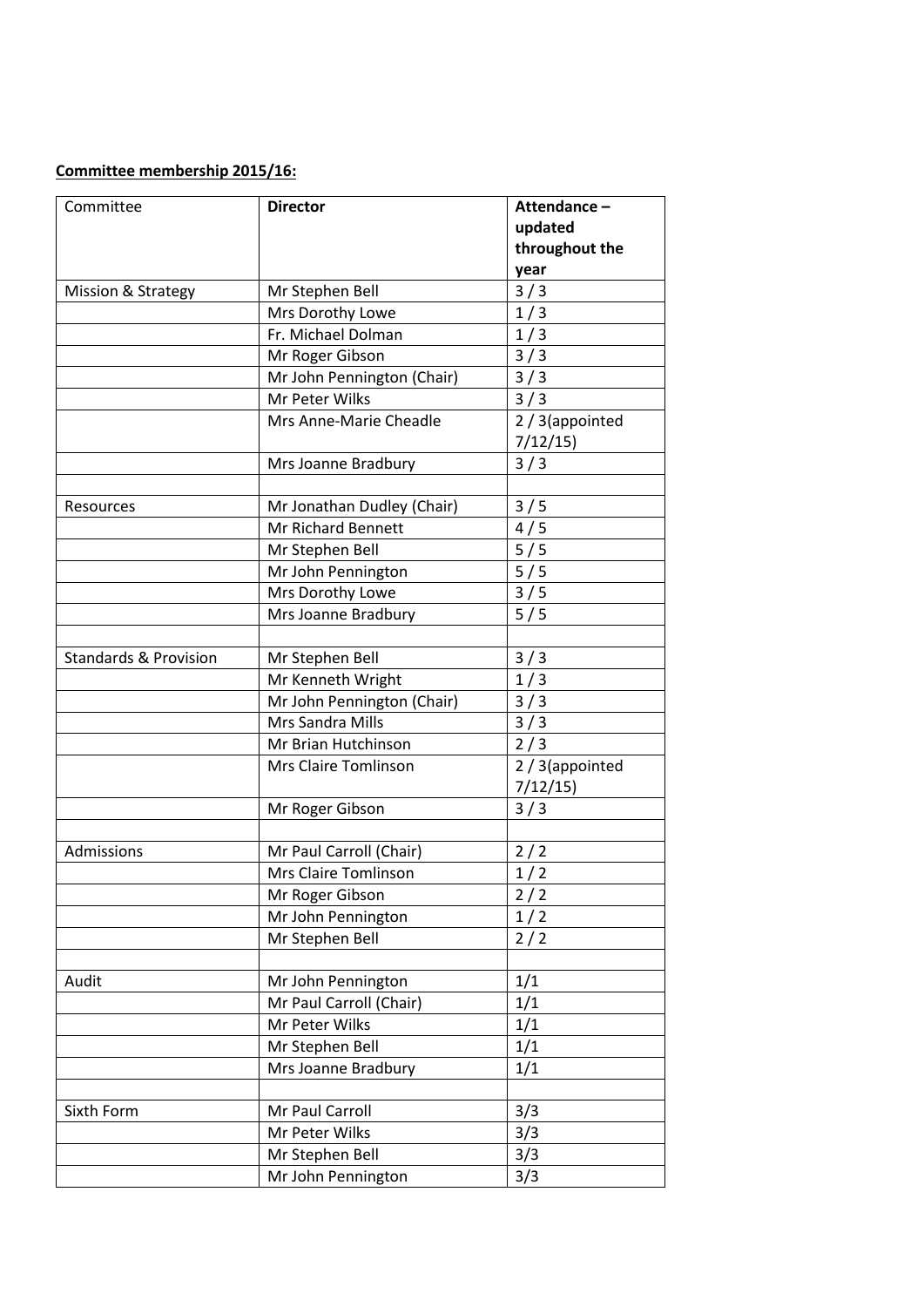#### **PAINSLEY ACADEMY COMMITTEE STRUCTURE 15/16**

| <b>Name</b>                        | Role                         | <b>Date</b><br>appointed | Term of<br>office<br>(Years) | <b>Number of</b><br>meetings<br>attended | <b>Appointed</b><br>by whom<br>(in<br>accordance<br>with the<br>Trust's<br>articles) |
|------------------------------------|------------------------------|--------------------------|------------------------------|------------------------------------------|--------------------------------------------------------------------------------------|
| Mr Stephen Bell                    | <b>Principal Director</b>    | 1/9/12                   | $\overline{4}$               | 3/3                                      | <b>Diocesan</b><br>Bishop                                                            |
| Mr John<br>Pennington *<br>(Chair) | Foundation<br>Representative | 1/9/12                   | $\overline{4}$               | 2/3                                      | Diocesan<br><b>Bishop</b>                                                            |
| Mr Paul Carroll                    | Foundation<br>Representative | 1/9/12                   | $\overline{4}$               | 3/3                                      | Diocesan<br>Bishop                                                                   |
| Mr Shail Chauhan                   | Elected parent               | 25/5/16                  | $\overline{4}$               | 2/3                                      | Elected<br>Parent                                                                    |
| Mr Jonathan<br>Dudley              | Foundation<br>Representative | 1/9/12                   | $\overline{4}$               | 1/3                                      | Diocesan<br>Bishop                                                                   |
| Mrs Hermione<br>Gibson             | <b>Elected staff</b>         | 7/3/13                   | $\overline{4}$               | 3/3                                      | Elected<br>staff                                                                     |
| Mrs Veronica<br>Johnston-Jones     | Foundation<br>Representative | 1/9/12                   | $\overline{4}$               | 1/3                                      | <b>Diocese</b>                                                                       |
| Mr Richard<br>McCusker             | <b>Elected staff</b>         | 25/5/16                  | $\overline{4}$               | 1/1                                      | Elected<br>Staff                                                                     |
| Mr Tim O'Sullivan                  | Foundation<br>Representative | 1/9/12                   | $\overline{4}$               | 2/3                                      | <b>Diocese</b>                                                                       |
| Mr Peter Wilks                     | Foundation<br>Representative | 1/9/12                   | $\overline{4}$               | 3/3                                      | Diocesan<br><b>Bishop</b>                                                            |
| Vacant                             | Elected parent               |                          |                              |                                          |                                                                                      |
| Jim Bird                           | Foundation<br>Representative | 1/9/12                   | $\overline{4}$               | 1/3                                      | Diocesan<br>Bishop                                                                   |

\*Mr John Pennington, National Leader of Governance is also a Governor at The Rosary Catholic Primary School in Saltley, Birmingham and Chair of the Partnership Committee at The Moorlands Sixth Form College.

\*\*Mr Peter Wilks, Director, Homepoint, Cheadle, Staffordshire (Pecuniary interest)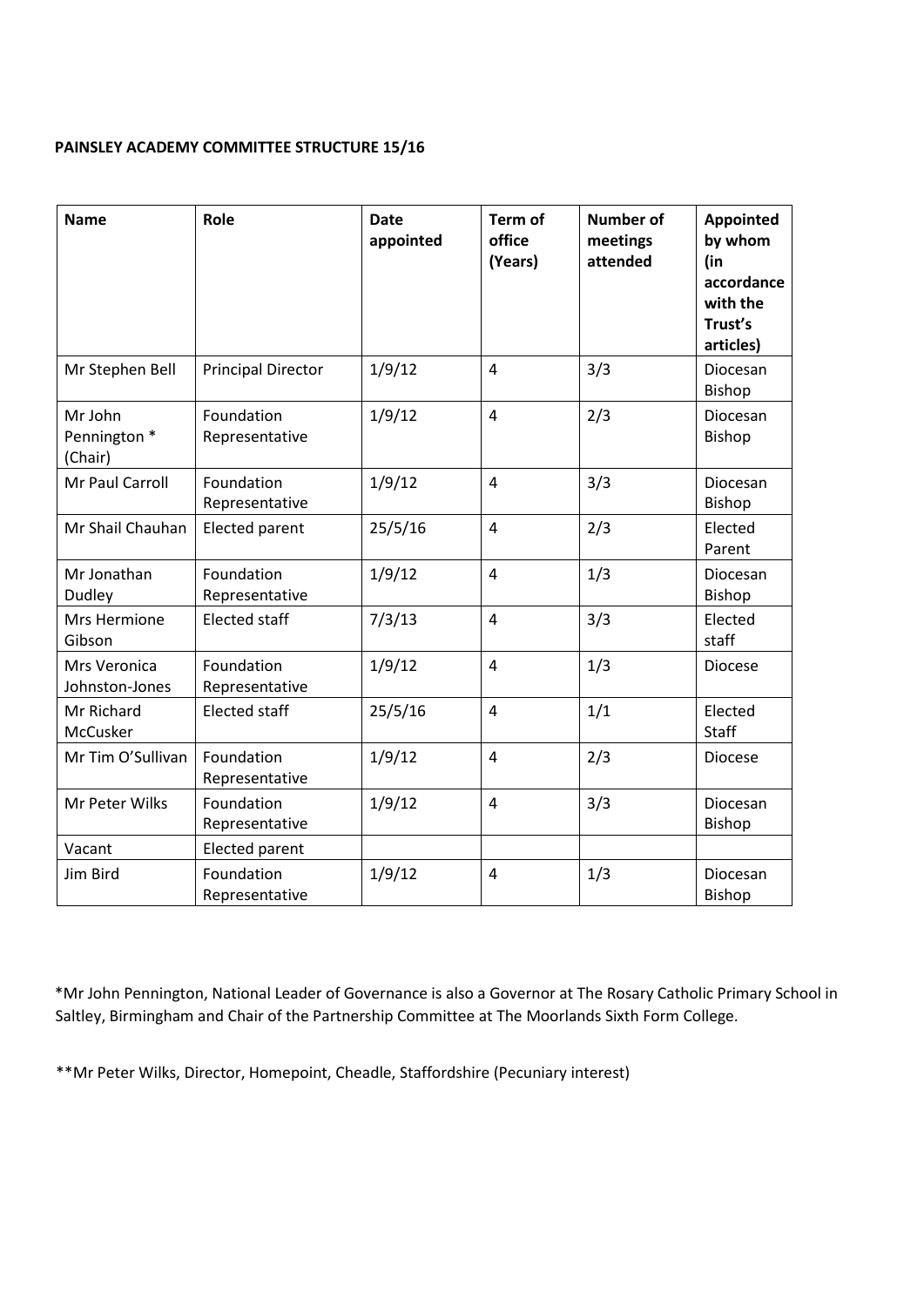# **Remit of the above Strategic committees:**

# **BOARD OF DIRECTORS**

## **Functions**

• The Company's object is specifically restricted to the following: to advance for the public benefit education in the United Kingdom, in particular but without prejudice to the generality of the foregoing by establishing, maintaining, carrying on, managing and developing Catholic schools designated as such offering a broad and balanced curriculum and conducted as Catholic Schools in accordance with the Code of Canon Law of the Latin Church from time to time and the doctrinal, social and moral teachings of the Catholic Church from time to time and following the directives and policies issued by the Diocesan Bishop to ensure that the formation, governance and education of the Academies is based on the principles of Catholic doctrine, and at all times serving as a witness to the Catholic faith in Our Lord Jesus Christ.

The Board of Directors are responsible for:

- Ensuring clarity of vision, ethos and strategic direction;
- Holding the Principals to account for the educational performance of the school and its pupils; and
- Overseeing the financial performance of the school and making sure its money is well spent

## **MISSION AND STRATEGY COMMITTEE**

## **Functions**

- secure the Catholic education of the Academy's students, ensuring that the Academy fulfils its role in making Christ known, assisting the Church in its mission, assisting parents in the education and religious formation of their children, being of service to the local Church and to society
- receive feedback from the Accounting Officer of his/her work across the Academy and review developments
- plan for succession planning across the Academy and monitor staff development processes including performance management
- monitor the impact of coaching and mentoring between staff of the Academy
- monitor the impact of programmes for the role of the middle leader
- review transition arrangements
- receive feedback from the regular joint meetings with the Principals
- review the effectiveness of cross-school networking at all levels of staffing and the exchange of best-practice to the benefit of all children
- monitor, evaluate and review the Academy Development Plan and individual academy development plans
- review the effectiveness of strategic governance
- monitor the impact of staff deployment decisions across the Academy, e.g., ICT technicians etc.
- monitor Academy-wide policies and ensure that these are regularly reviewed and updated, and that the Directors are fully involved in the process.
- monitor, evaluate and review the effects of the policies, priorities and targets on standards and quality, and recommend any follow-up action as may be necessary.
- participate in Academy self-evaluation processes including reviewing SEFs (or equivalent)
- ensure safeguarding procedures are in place across the federation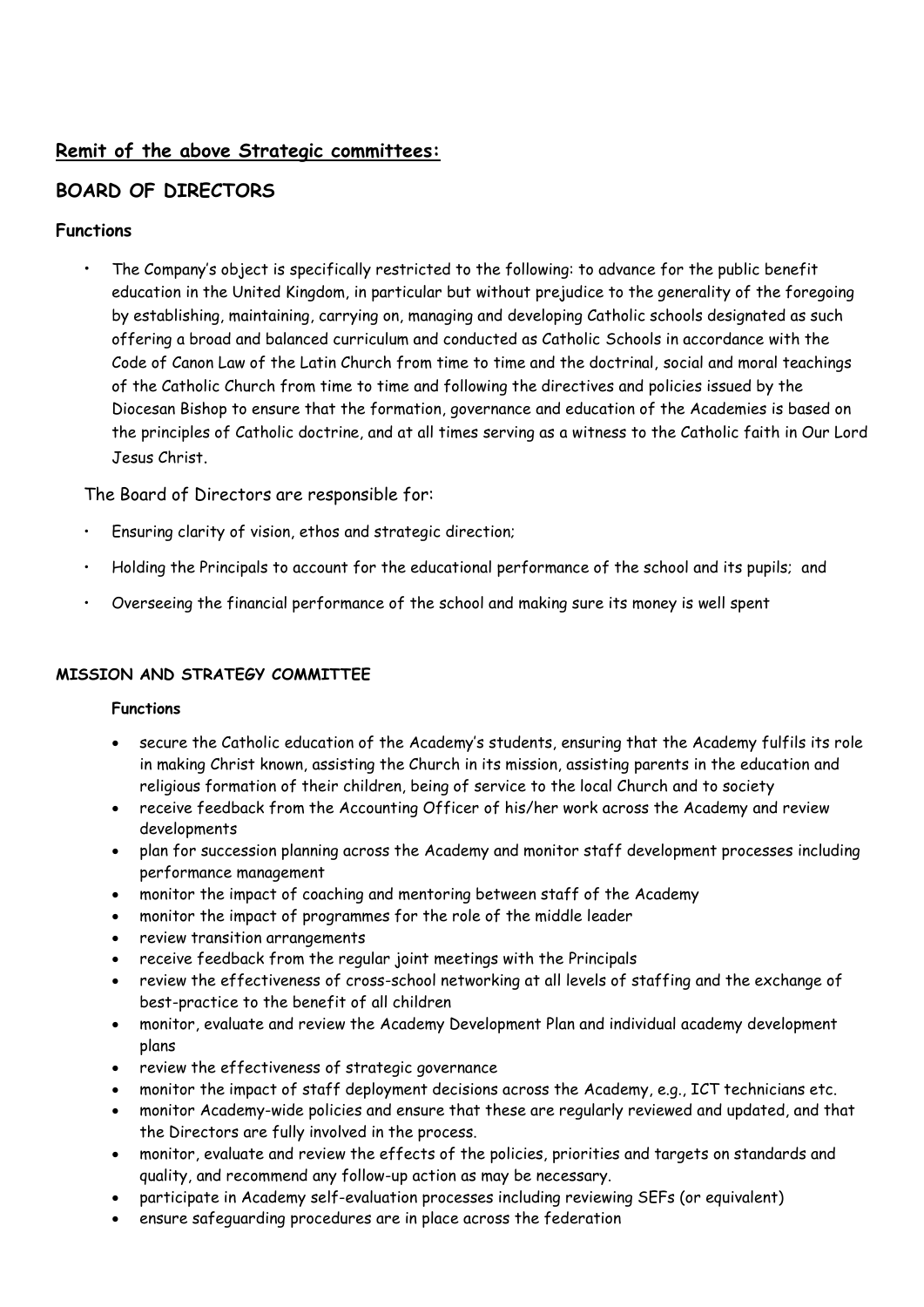#### **STANDARDS AND PROVISIONS COMMITTEE**

#### **Functions**

- Review the impact of the curriculum across the Academy in terms of upholding the Catholic ethos of the schools, suitability for teaching and learning and meeting the requirements of the National Curriculum, assessment and reporting requirements.
- Review the quality of teaching and learning across the Academy and consider strategies for development
- Monitor, evaluate and review data tracking procedures across the Academy and recommend strategies for development
- Monitor, evaluate and review the impact of inclusion strategies across the Academy including reports on exclusions, rewards' policies etc.
- Monitor the Academy's role within the local community.

#### **RESOURCES COMMITTEE**

#### **Functions**

- To ensure value for money is obtained across the Academy in all areas.
- To prepare such financial reports and proposals as may be required by the Directors and the EFA
- To consider a draft budget for the year based on priorities in the Academy and individual academy development plans
- To monitor the budgets and reports on behalf of the full Directors
- To determine the financial delegation to be made to the Principals
- To approve virement within agreed limits
- To respond to auditor's comments
- To ensure we comply with financial regulations as set out by Company Law
- To report on actions necessary to maintain the premises (land and buildings) in a satisfactory state of appearance and repair
- To ensure the accounting system for any non-official funds are sufficiently strong so that misuse or error are detected (as determined by the financial policies)
- Regular consideration of Health and Safety issues associated with the buildings/sites

## **ADMISSIONS COMMITTEE**

## **Functions**

- To make recommendations to the Full Directors on Admissions.
- To consider matters relating to the management of students, including issues of discipline/behaviour.
- To prepare promotional material relating to the schools and liaise with press and promotional sources.
- To prepare programmes of liaison and integration within the Academy, parishes and political institutions.
- To secure linkages with employers and sponsors.
- To investigate and monitor appropriate aspects of the catchment community.
- To consider, when appropriate, an admissions policy for students to the school and make recommendations to the full body.

The Audit Committee is an advisory body with no executive powers. However, it is authorised by the board to investigate any activity within its terms of reference, and to seek any information it requires from staff, who